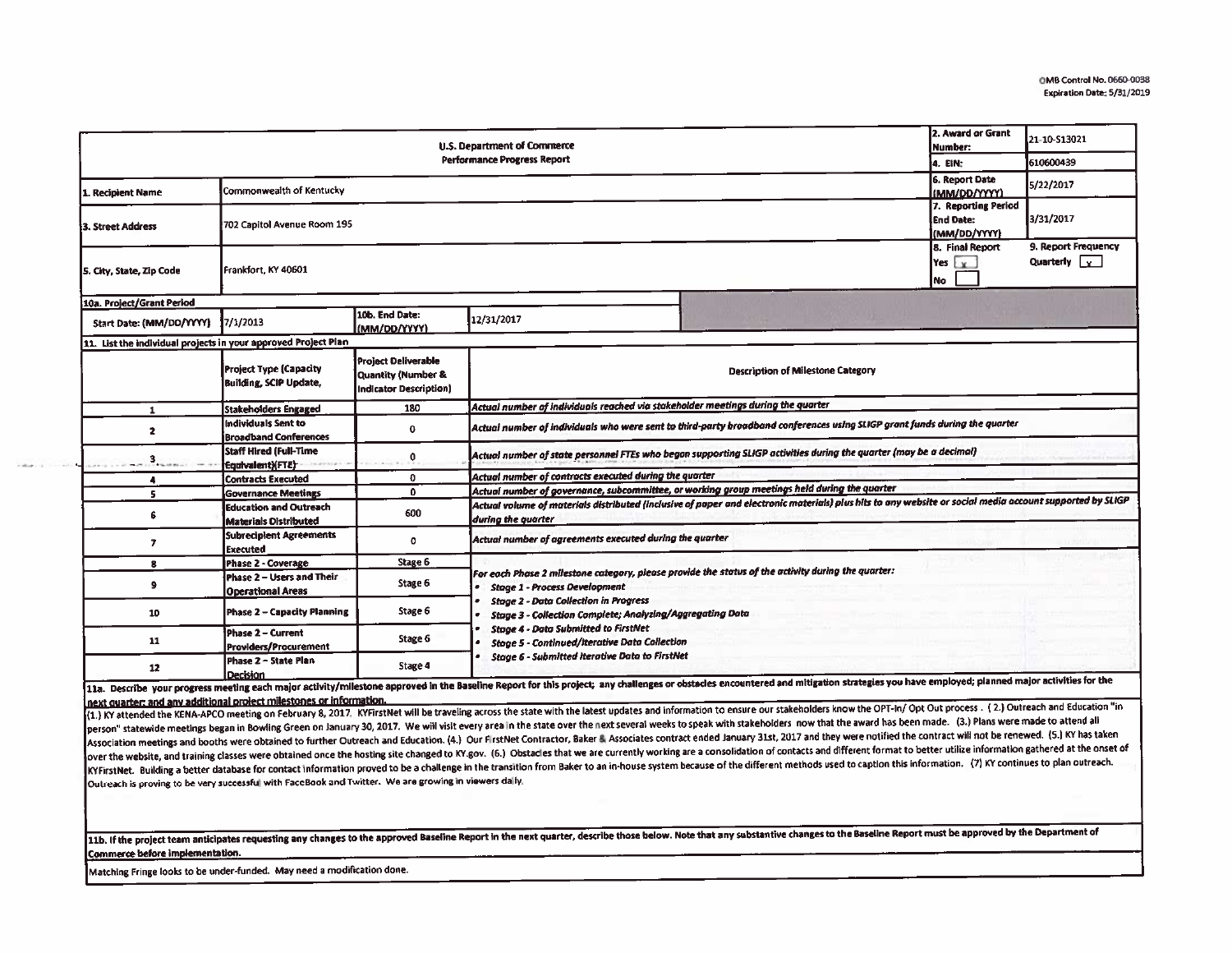11c. Provide any other information that would be useful to NTIA as it assesses this project's progress.

KY has taken over the website and will provide local and national FirsNet information. The KyFirstNet team is planning to travel the state to meet with stakeholders and attend several upcoming state conferences to continue groups.

11d. Describe any success stories or best practices you have identified. Please be as specific as possible.

KY is utilizing social media heavily for outreach, KY will continue to attend conferences for outreach, i.e., Emergency Services Conference, Ky Sherrif's association, local fire and rescue venues, etc. Two new contractors

12. Personnel

12a. If the project is not fully staffed, describe how any lack of staffing may impact the project's time line and when the project will be fully staffed.

The SWIC and Program Coordinator are continuing to work on the project, but match hours are not needed at this time. A new contractor has been added to KYFirstNet for Outreach and Education.

| <b>Job Title</b>                                                                                                                                                        | FTE%                       |                                | <b>Project (s) Assigned</b>        |                      |                                             |                   |                 |                                                | Change                                          |
|-------------------------------------------------------------------------------------------------------------------------------------------------------------------------|----------------------------|--------------------------------|------------------------------------|----------------------|---------------------------------------------|-------------------|-----------------|------------------------------------------------|-------------------------------------------------|
| <b>SWIC</b>                                                                                                                                                             | 0%                         |                                | Provide Oversight of SLIGP Project |                      |                                             |                   |                 |                                                | Match not needed                                |
| Program Coordinator                                                                                                                                                     | 0%                         |                                | Provide Administrative Support     |                      |                                             |                   |                 |                                                | Match not needed                                |
| <b>Sr Program Manager</b>                                                                                                                                               | 100%                       | <b>Provide Project Support</b> |                                    |                      |                                             |                   |                 |                                                |                                                 |
| Prog Mgr Outreach/Ed                                                                                                                                                    | 100%                       | Provide Project Support        |                                    |                      |                                             |                   |                 |                                                |                                                 |
| <b>Prog Mgr Outreach/Ed</b>                                                                                                                                             | 100%                       | <b>Provide Project Support</b> |                                    |                      |                                             |                   |                 |                                                | New                                             |
| 13. Subcontracts (Vendors and/or Subrecipients)                                                                                                                         |                            |                                |                                    |                      |                                             |                   |                 |                                                |                                                 |
| 13a. Subcontracts Table - include all subcontractors. The totals from this table must equal the "Subcontracts Total" in Question 14f.                                   |                            |                                |                                    |                      |                                             |                   |                 |                                                |                                                 |
| Name                                                                                                                                                                    | <b>Subcontract Purpose</b> |                                | Type<br>(Vendor/Subrec.)           | RFP/RFQ Issued (Y/N) | <b>Contract</b><br><b>Executed</b><br>(N/N) | <b>Start Date</b> | <b>End Date</b> | <b>Total Federal Funds</b><br><b>Allocated</b> | <b>Total Matching Funds</b><br><b>Allocated</b> |
| Micheal Baker & Associates                                                                                                                                              | Website Development        |                                | Vendor                             | N                    | Y                                           | 2/20/2014         | 6/30/2017       | \$225,000.00                                   |                                                 |
| Micheal Baker & Associates                                                                                                                                              | Data Collection            |                                | <b>Vendor</b>                      | N                    | v                                           | 2/20/2014         | 6/30/2017       | \$500,000.00                                   |                                                 |
| Micheal Baker & Associates                                                                                                                                              | Outreach & Education       |                                | Vendor                             | N                    |                                             | 2/20/2014         | 6/30/2017       | \$543,750.00                                   |                                                 |
|                                                                                                                                                                         |                            |                                |                                    |                      |                                             |                   |                 |                                                |                                                 |
| 13b. Describe any challenges encountered with vendors and/or subrecipients.                                                                                             |                            |                                |                                    |                      |                                             |                   |                 |                                                |                                                 |
| [The Baker Contract will end January 31st. Challenges include Website move, and all data that is stored on Bakers Sharepoint server will have to be captured and saved. |                            |                                |                                    |                      |                                             |                   |                 |                                                |                                                 |